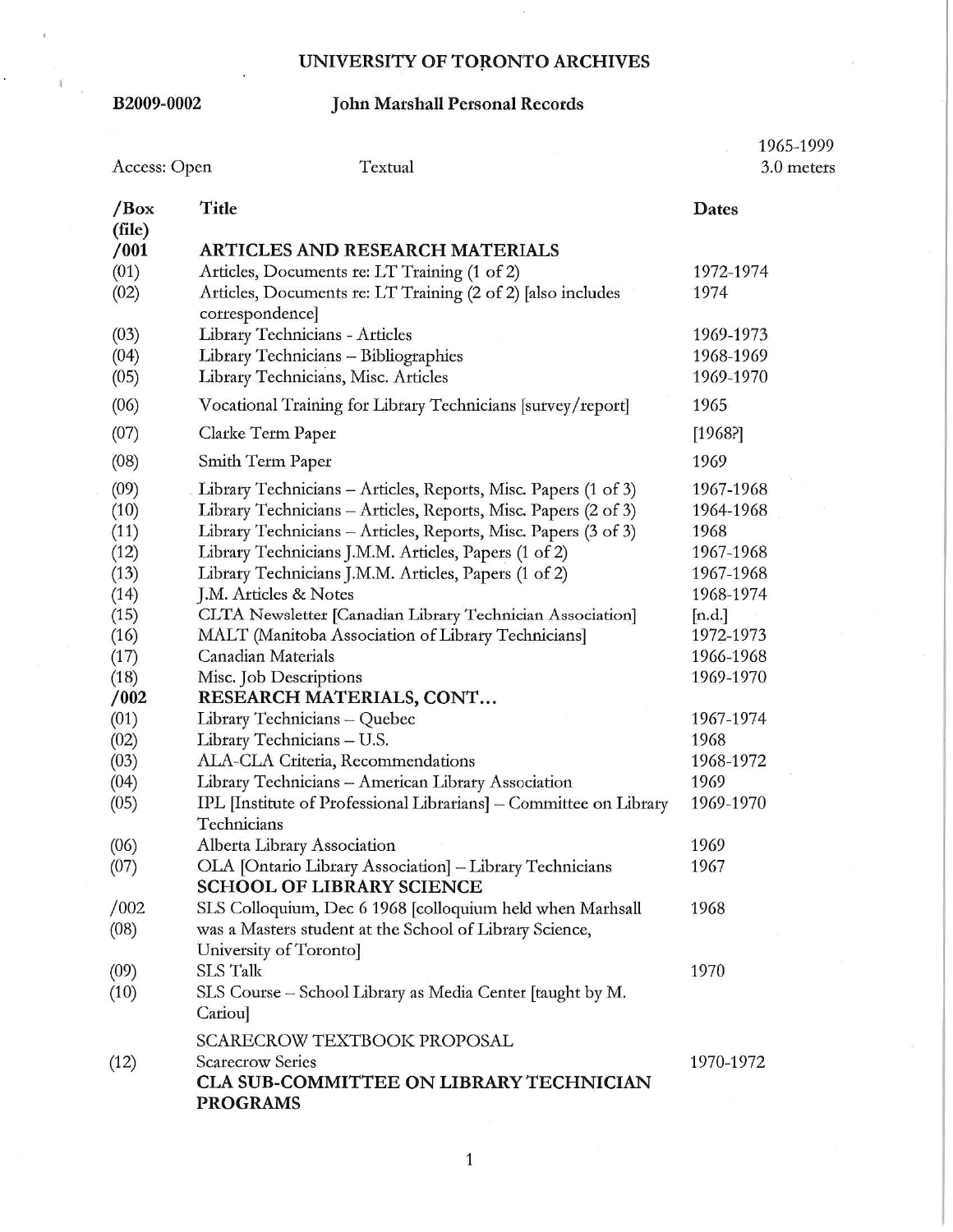$\theta$ 

### **B2009-0002 John Marshall Personal Records**

|                        |                                                                           | 1965-1999  |  |
|------------------------|---------------------------------------------------------------------------|------------|--|
| Access: Open           | Textual                                                                   | 3.0 meters |  |
| $\sqrt{Box}$<br>(file) | Title                                                                     | Dates      |  |
| (13)                   | $1967 - CLA$                                                              | 1967       |  |
| (14)                   | CLA Library Technician Committee                                          | 1966-1969  |  |
| (15)                   | <b>CLA</b> Committee                                                      | 1968-1969  |  |
| (16)                   | CLA Committee (General)                                                   | 1970-1971  |  |
| (17)                   | CLA Sub-Committee                                                         | 1971-1972  |  |
| (18)                   | CLA Sub-Committee                                                         | 1973       |  |
| (19)                   | Sub-Committee                                                             | 1973       |  |
| /003                   |                                                                           |            |  |
| (01)                   | CLA Sub-Committee                                                         | 1974-1975  |  |
| (02)                   | Program Meeting                                                           | [n.d.]     |  |
| (03)                   | Minutes, etc. re: meetings                                                | 1971       |  |
| (04)                   | <b>CLA</b> Committee Membership                                           | 1971-1972  |  |
| (05)                   | CLA Committee ELPC [Education for Library Personnel<br>Committee]         | 1973-1975  |  |
|                        | <b>CLA</b> Publications                                                   | 1967-1974  |  |
| (06)                   | <b>CLA Annual Conference</b>                                              | 1969, 1974 |  |
| (07)                   | <b>CLA</b> Account                                                        | 1970-1972  |  |
| (08)                   | School Library Statement                                                  | 1972       |  |
| (09)                   | <b>Future of Committee</b>                                                | 1971       |  |
| (10)                   |                                                                           | 1971       |  |
| (11)                   | Western Tour (CLA) and Winnipeg Workshop<br><b>CLA</b> Current            | 1973-1975  |  |
| (12)                   |                                                                           |            |  |
|                        | <b>Annual CLA Survey of Library Technician Programs</b>                   | 1968       |  |
| (13)                   | Survey 1968                                                               | 1969       |  |
| (14)                   | L.T. Survey 1969                                                          | 1969-1970  |  |
| (15)                   | Survey 1970                                                               |            |  |
| (16)                   | 1972 Survey – Forms, etc.                                                 | 1970-1972  |  |
| (17)                   | 1972 Survey – Questionnaires                                              | 1972       |  |
| (18)                   | 1973 Survey (1 of 2)                                                      | 1972-1973  |  |
| (19)                   | 1973 Survey (2 of 2) [Questionnaires]                                     | 1973       |  |
| /003(20)<br>(21)       | 1974 Survey - Questionnaires<br>Library Technician Survey and Survey Trip | 1974       |  |
| /004                   | Workshop                                                                  |            |  |
| (01)                   | 1967 Workshop                                                             | 1966-1967  |  |
| (02)                   |                                                                           | 1968       |  |
|                        | 1968 Ryerson Conference<br>1969 Workshop                                  | 1968-1969  |  |
| (03)                   | Calgary Workshop                                                          | 1969       |  |
| (04)                   | CLA Workshop - Proceedings List                                           | 1970       |  |
| (05)<br>(06)           | Lakehead Workshop May 1970 - Preparation                                  | 1967-1970  |  |
|                        | Lakehead Workshop May 1970 - Report                                       | 1970-1971  |  |
| (07)                   |                                                                           |            |  |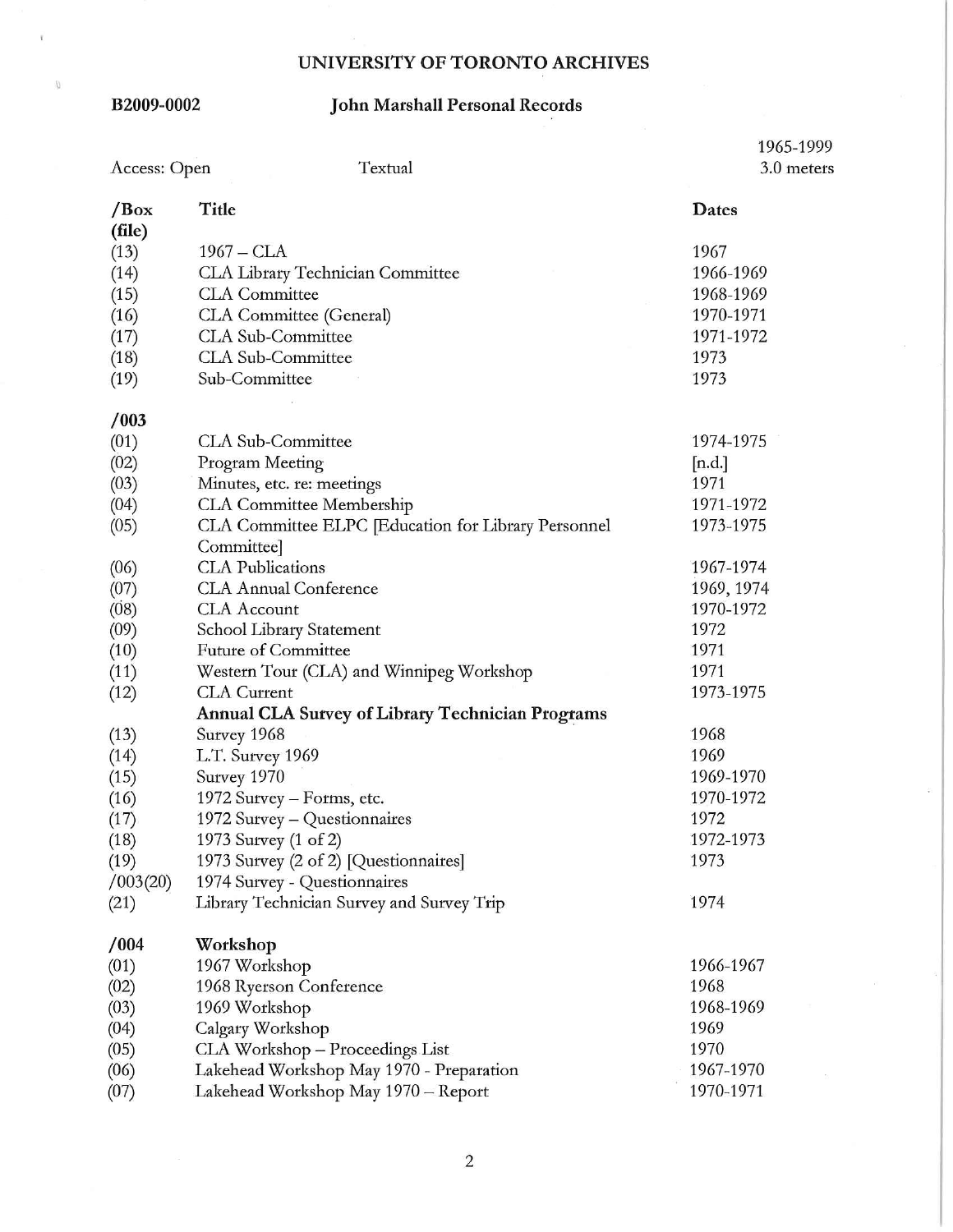$\mathcal{U}$ 

### **B2009-0002 John Marshall Personal Records**

|                               |                                                                                                   | 1965-1999  |
|-------------------------------|---------------------------------------------------------------------------------------------------|------------|
| Access: Open                  | Textual                                                                                           | 3.0 meters |
| $\sqrt{\text{Box}}$<br>(file) | Title                                                                                             | Dates      |
| (08)                          | 1970 Workshop proceedings                                                                         | 1970-1971  |
| (09)                          | 1970 Workshop - photos                                                                            | 1970       |
| (10)                          | May Workshop - Enquiries, Registrations                                                           | 1970       |
| (11)                          | Workshop May 8-9                                                                                  | 1969-1971  |
| (12)                          | 1971 Workshop                                                                                     | 1971       |
| (13)                          | <b>Instructors' Meeting</b>                                                                       | 1971       |
| (14)                          | U.S. Workshops                                                                                    | 1967-1974  |
| (15)                          | Library Technicians - American Library Association<br><b>COLT</b> [Council on Library Technology] |            |
| (16)                          | Library Technicians - COLT (1 of 4)                                                               | 1967-1970  |
| (17)                          | Library Technicians - COLT (2 of 4)                                                               | 1968-1979  |
| (18)                          | Library Technicians - COLT (3 of 4)                                                               | 1968-1971  |
| /005                          |                                                                                                   |            |
| (01)                          | Library Technicians - COLT (4 of 4)                                                               | 1967-1969  |
| (02)                          | <b>COLT Newsletter</b>                                                                            | 1968-1974  |
| (03)                          | ONTARIO PROVINCIAL CONSULTATIVE<br><b>COMMITTEE</b>                                               |            |
| (04)                          | Ontario Dept. of Education - Applied Arts and Technology                                          | 1967-1968  |
| (05)                          | Prov. Consultative Ctee                                                                           | 1969-1970  |
| (06)                          | P.C.C. Committee                                                                                  | 1970-1971  |
| (07)                          | P.C.C. Committee                                                                                  | 1972       |
| (08)                          | P.C.C. Ontario Provincial Consultative Committee                                                  | 1972-1974  |
| (09)                          | P.C.C. Committee                                                                                  | 1972-1974  |
| (10)                          | P.C.C. Minutes and Correspondence with schools                                                    | 1972-1973  |
| (11)                          | P.C.C. Committee                                                                                  | 1975-1976  |
|                               | Info gathered on certain programs (and some correspondence)                                       |            |
| (12)                          | Reports on Schools                                                                                | [n.d.]     |
| (13)                          | Library Technician Programs 1966                                                                  | 1966       |
| (14)                          | Algonquin College of Applied Arts & Technology                                                    | 1973       |
| (15)                          | Cambrian College of Applied Arts and Technology                                                   | 1968-1973  |
| (16)                          | Collège de Maisonneuve                                                                            | 1970-1971  |
| (17)                          | Collège Lionel-Groulx                                                                             | 1972-1973  |
| /006                          |                                                                                                   |            |
| (01)                          | Fanshawe College of Applied Arts and Technology                                                   | 1971-1976  |
| (02)                          | <b>Grant MacEwan Community College</b>                                                            | 1974       |
| (03)                          | John Abbott College                                                                               | 1974       |
| (04)                          | Lakehead University Library Technology Program 1 of 2                                             | 1968-1973  |
| (05)<br>$\sqrt{2}$            | Lakehead University Library Technology Program 2 of 2                                             | 1969-1970  |

(06) Loyola of Montreal